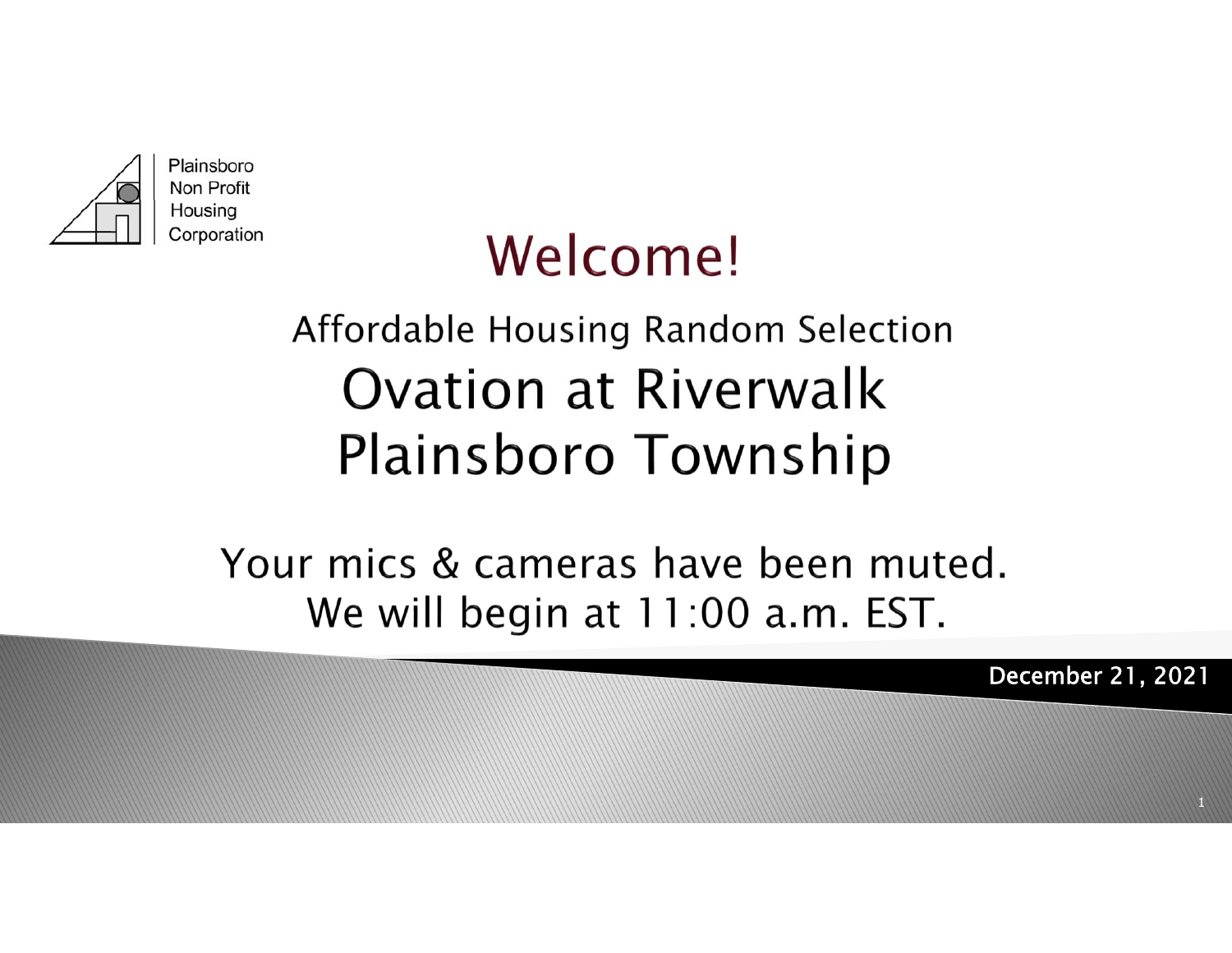### Plainsboro Non-Profit Housing Corp.

- Dedicated to helping households find affordable housing in Plainsboro Township since 1987
- $\boldsymbol{*}$  We are <u>not</u> the owner, landlord or manager
- Administrative Agents for Affordable Housing
- Agent for Plainsboro Township
	- **\*Affirmative Marketing & Application Services**
	- Wait List Administration
	- ◆ Process Final Application & Certify Eligible Applicants

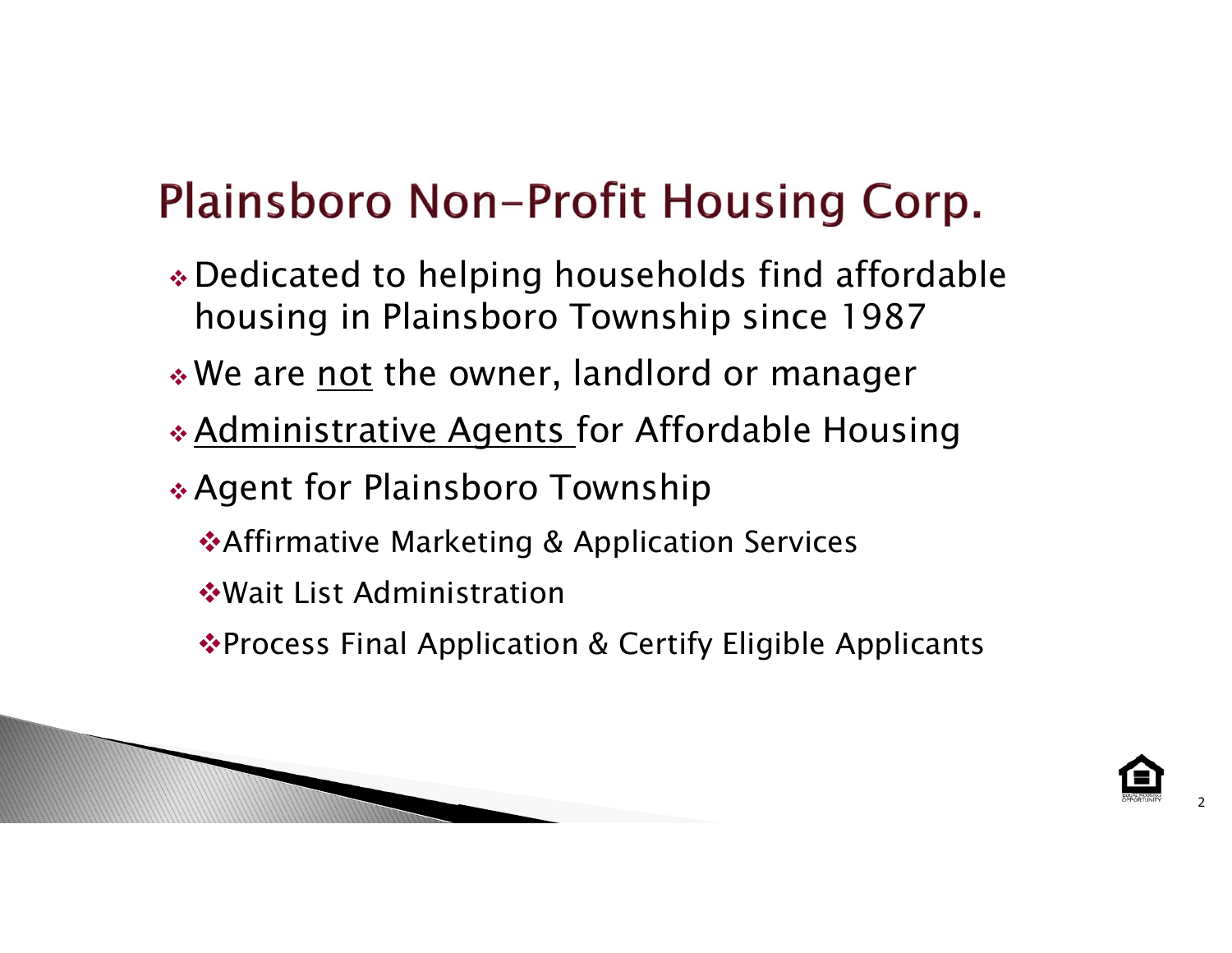

#### 39 One-Bedroom Affordable Apartments for Rent by Older Persons

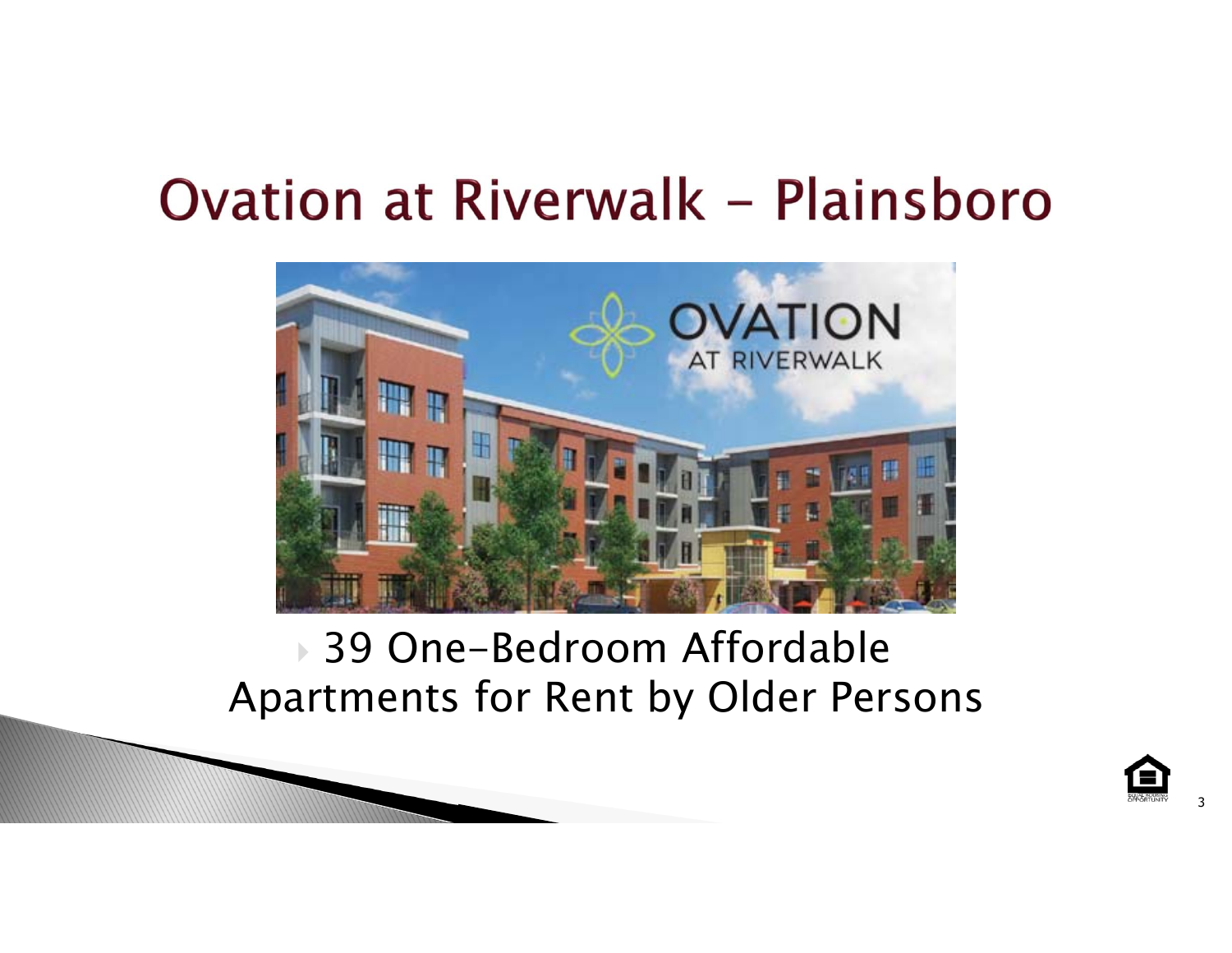| <b>One Bedroom</b> | <b>Income Level</b>    | $Rent*$ |  |
|--------------------|------------------------|---------|--|
| 6                  | <b>Very Low Income</b> | \$561   |  |
| 14                 | Low Income             | \$1,009 |  |
| 19                 | <b>Moderate Income</b> | \$1,233 |  |



\*Plus utilities

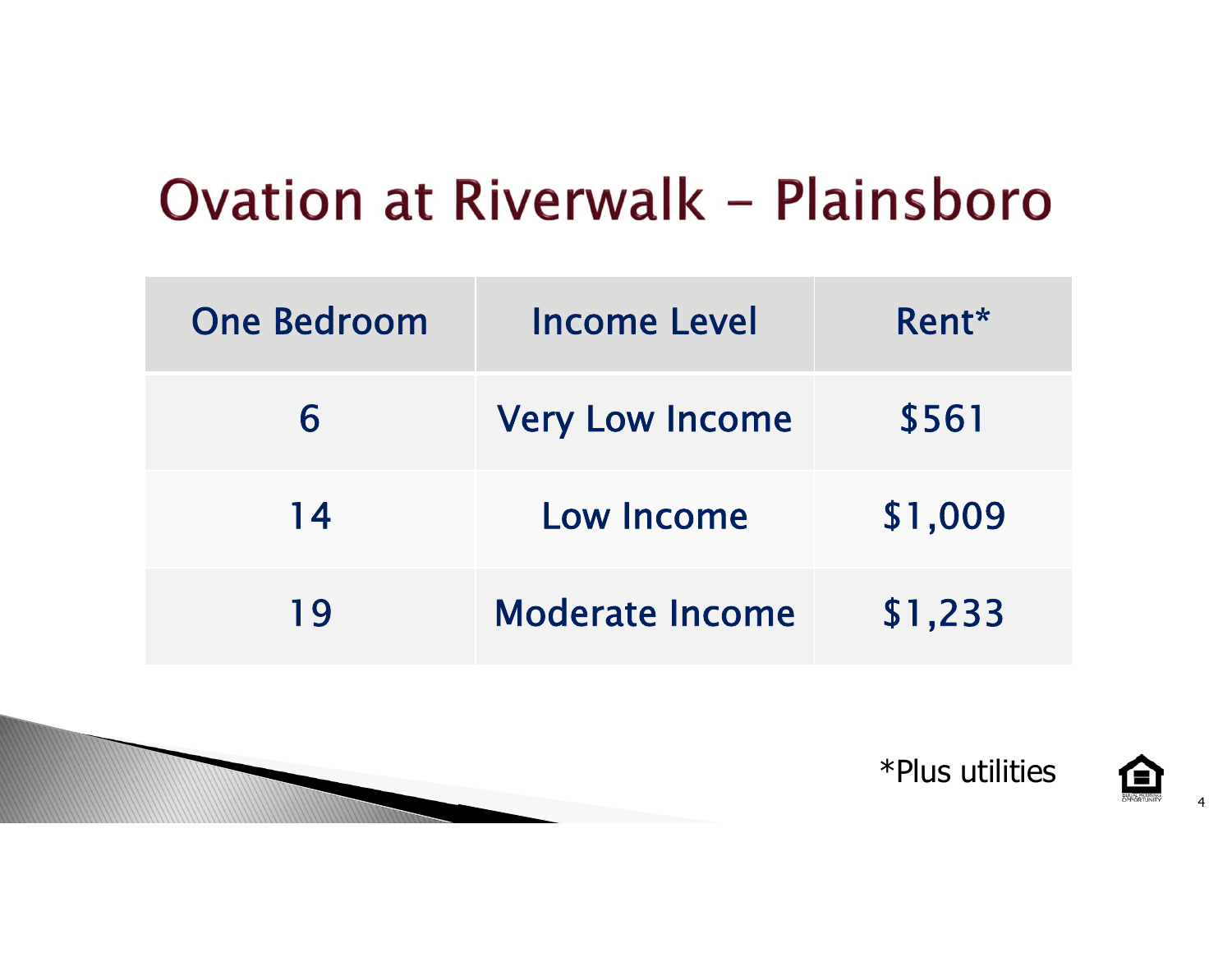### Maximum Incomes

| HH#               | 1 Person | 2 Persons 3 Persons |          | 4 Persons 5 Persons |                                 | 6 Persons           |
|-------------------|----------|---------------------|----------|---------------------|---------------------------------|---------------------|
| Very Low          |          | $$25,872$ $$29,568$ |          | $$33,264$ $$36,960$ | \$39,917                        | \$42,874            |
| Low               | \$43,120 | \$49,280            | \$55,440 | \$61,600            |                                 | $$66,528$ $$71,456$ |
| Moderate \$68,992 |          | \$78,848            | \$88,704 |                     | $$98,560$ $$106,445$ $$114,330$ |                     |

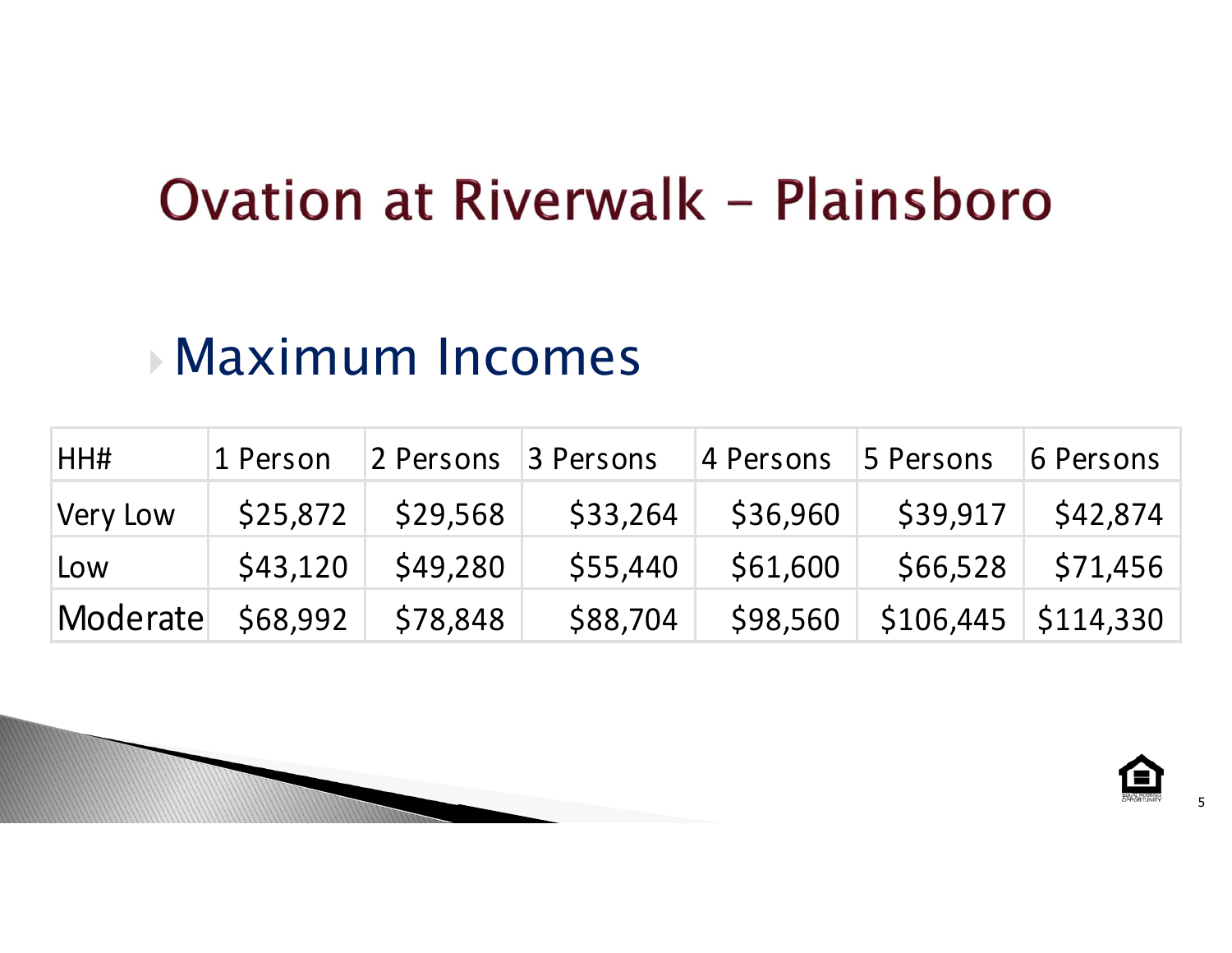- For those who receive a Final Application…
- Applicants must contact the property leasing office and complete their paperwork within 7 days
- Applicants must submit a Final Application for Affordable Housing to the Plainsboro Non-Profit Housing Corp. within 14 days
- Applicants must meet deadlines to keep priority
- Final Applicants are subject to:
	- Tenant Selection Criteria per the Landlord
	- Affordable Housing Criteria per PNP

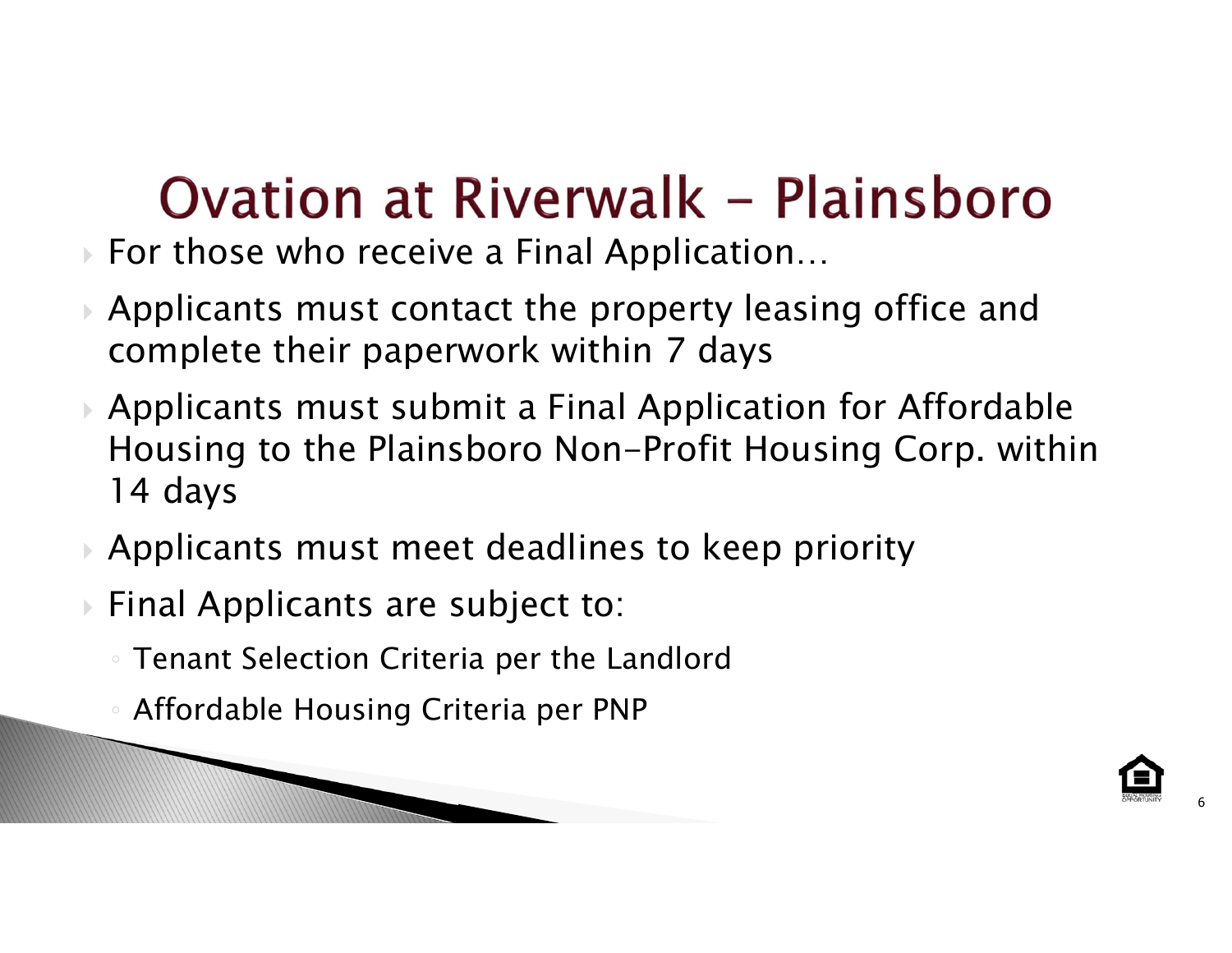- $\blacktriangleright$ Being number 1 does not guarantee an apartment
- $\blacktriangleright$ Being number 100 does not exclude you
- $\blacktriangleright$  The household applying MUST be the same as the household residing
- Apartment MUST be principal residence of tenant
- Tenants MUST abide by the lease terms
- $\blacktriangleright$ Maximum rent increases are regulated

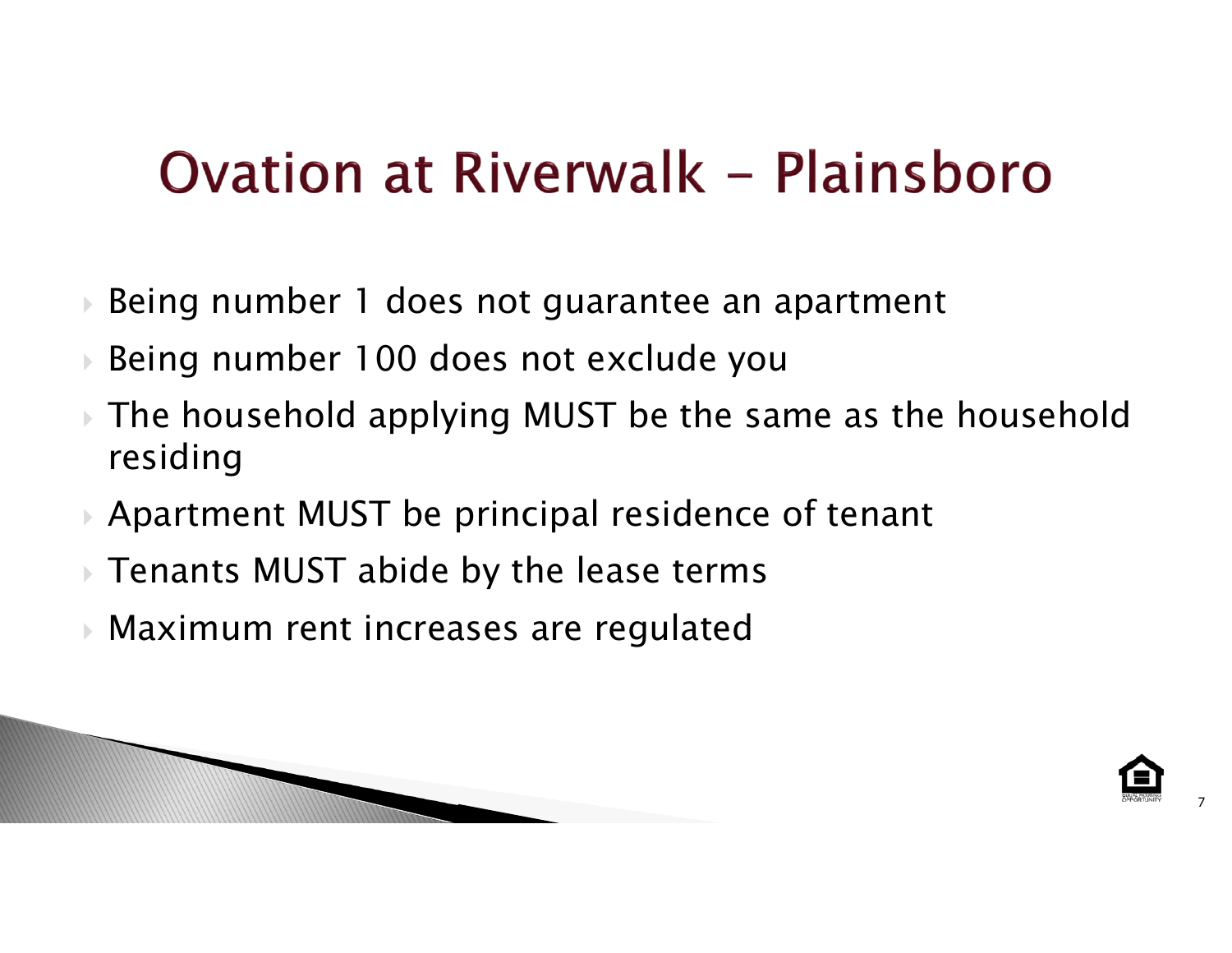

https://www.piazzanj.com/property/ovation-at-riverwalk/